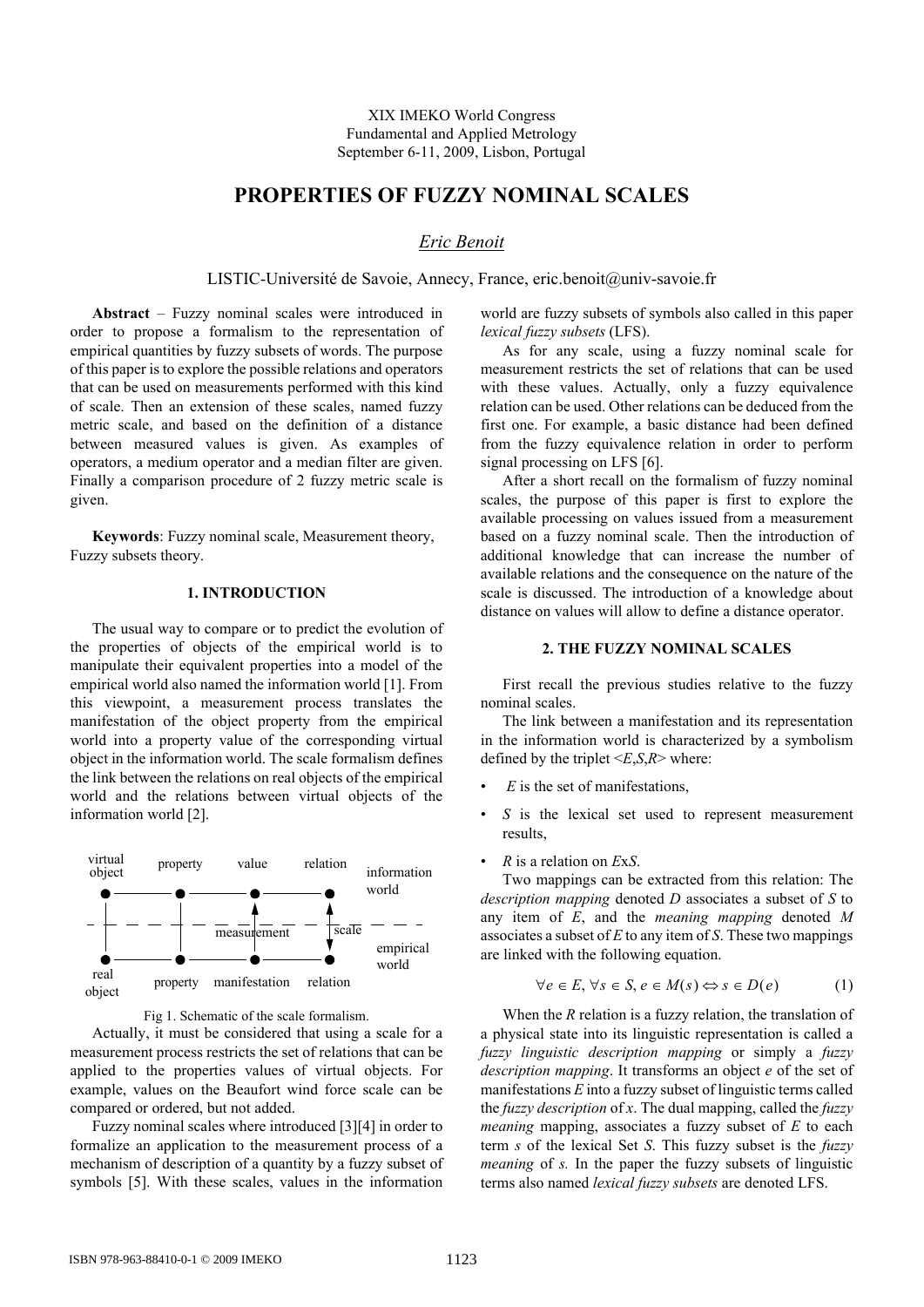

Fig 2. Example of lexical fuzzy subset (LFS). The equation [\(1\)](#page-0-0) is translated into:

$$
\forall s \in S, \forall e \in E \qquad \mu_{M(s)}(e) = \mu_{D(e)}(s) \tag{2}
$$

Let *F*(*S*), a subset of *FS*(*S*) the set of all fuzzy subsets on *S*, be the image of *E* by *D,* i.e. be the set of all possible LFS obtained by the associated fuzzy description*.* 

Foulloy [\[7\]](#page-4-2) categorized the symbolisms <*E*,*S*,*R*> into families and gave a formalism to associate to each family a fuzzy equivalence relation  $\sim$  on  $F(S)$ . Using *R*, this fuzzy equivalence relation is mapped to an other fuzzy equivalence relation  $\sim$  on *E*. Then  $\leq E, S, R, \{ \sim \}$ ,  $\{ = \}$ ,  $\{ (\sim, =) \}$  is defined as a fuzzy nominal scale.

The symbolism family that we use in this paper is characterized by the property: the image *M*(*S*) is a Ruspini partition on *E*:

$$
\forall x \in E, \sum_{s \in S} \mu_{M(s)}(x) = 1 \tag{3}
$$

<span id="page-1-1"></span>This property induces the next property on the elements of  $F(S)$ .

$$
\forall A \in F(S), \sum_{s \in S} \mu_A(s) = 1 \tag{4}
$$

<span id="page-1-0"></span>The fuzzy equivalence relation on  $F(S)$  is then:

$$
\forall (A, B) \in F(S)^2, \mu \sim(A, B) = \sum_{s \in S} min(\mu_A(s), \mu_B(s))
$$
 (5)

that induces the fuzzy equivalence relation on *E*:

$$
\forall (x, y) \in E^{2}, \mu_{\sim}(x, y) = \sum_{s \in S} min(\mu_{M(s)}(x), \mu_{M(s)}(y)) (6)
$$

At this step the set of operators and relations that can be used with LFSs are directly derived from the  $\sim$  operator without any additional knowledge. As for nominal scales, the measurement process is a classification and statistical operations can be applied to the values. As for example the operation introduced to be used with nominal scales are the calculation of the indices of qualitative variation [8][9]. These indices are measures of statistical distribution of a set of sample over a set of categories. Some of them can simply be extended to be used with fuzzy nominal scales.

## *2.1. Building a fuzzy indice of qualitative variation*

 Let us present how the *index of deviation from the mode* defined in [8] is extended to fuzzy nominal scales. This index is defined by

$$
MODVR = \sum_{\mathcal{C} \in \mathcal{C} \downarrow \mathcal{I}} (card(\mathcal{C}_m) - card(\mathcal{C})) \tag{7}
$$

Where  $\mathcal{A}$  is the set of categories,  $\mathcal{C}_m$  is the modal category, i.e. the category with the larger number of samples, and *card(* $\mathcal{C}$ *)* is the number of samples in the category  $\mathcal{C}$ .

Let *Smpl*, a subset of F(S), be the set of samples.

Considering the case where a category  $\mathcal{C}_C$  is represented by a lexical fuzzy subset *C*, such that the set of items that fit to a category  $\mathcal{C}_{\mathcal{C}}$  is defined by:

$$
A \in \mathcal{C}_C \Longleftrightarrow A \sim C \tag{8}
$$

That is simply expressed with membership functions as

$$
\mu_{\mathcal{C}_C}(A) = \mu_{\sim}(A, C) \tag{9}
$$

The scalar cardinality of a fuzzy subset *U* on a set *Y* is defined as

$$
card(U) = \sum_{y \in Y} \mu_U(x) \tag{10}
$$

Then the scalar cardinality of a category  $\mathcal{C}_C$  is given by

$$
card(\mathcal{C}_C) = \sum_{A \in Smpl} \mu_{\mathcal{C}_C}(A) = \sum_{A \in Smpl} \mu_{\sim}(A, C) \quad (11)
$$

And the general form of the *index of deviation from the mode* (*MODVR*) is given by

$$
\sum_{\mathcal{C}_C \in \mathcal{C}} \left( \sum_{A \in Smpl} \mu_{\sim}(A, C_m) - \sum_{A \in Smpl} \mu_{\sim}(A, C) \right) \tag{12}
$$

This definition is strongly simplified when each category is represented by a singleton  $\{c\}$ . Indeed, the relation [\(5\)](#page-1-0) between a LFS and a singleton is:

$$
\forall A \in F(S), \forall b \in S, \mu_{\sim}(A, \{b\}) = \mu_A(b) \tag{13}
$$

Then the index *MODVR* is given by

$$
MODVR = \sum_{\mathcal{C}_{\{c\}} \in \mathcal{CH}^{\mathcal{T}}} \left( \sum_{A \in Smpl} \mu_A(c_m) - \sum_{A \in Smpl} \mu_A(c) \right)
$$
  
= 
$$
\sum_{\mathcal{C}_{\{c\}} \in \mathcal{CH}^{\mathcal{T}}} \left( \sum_{A \in Smpl} \mu_A(c_m) - \mu_A(c) \right)
$$
(14)

This example shows the possibility to extend statistical operators originally defined for nominal scales to fuzzy nominal scales. This extension based on the scalar cardinality stays simple and extensions based on fuzzy cardinality need to be studied.

In order to extend the set of available operators and relations, external knowledge must be used to create new operators. The simplest way is to apply the rule based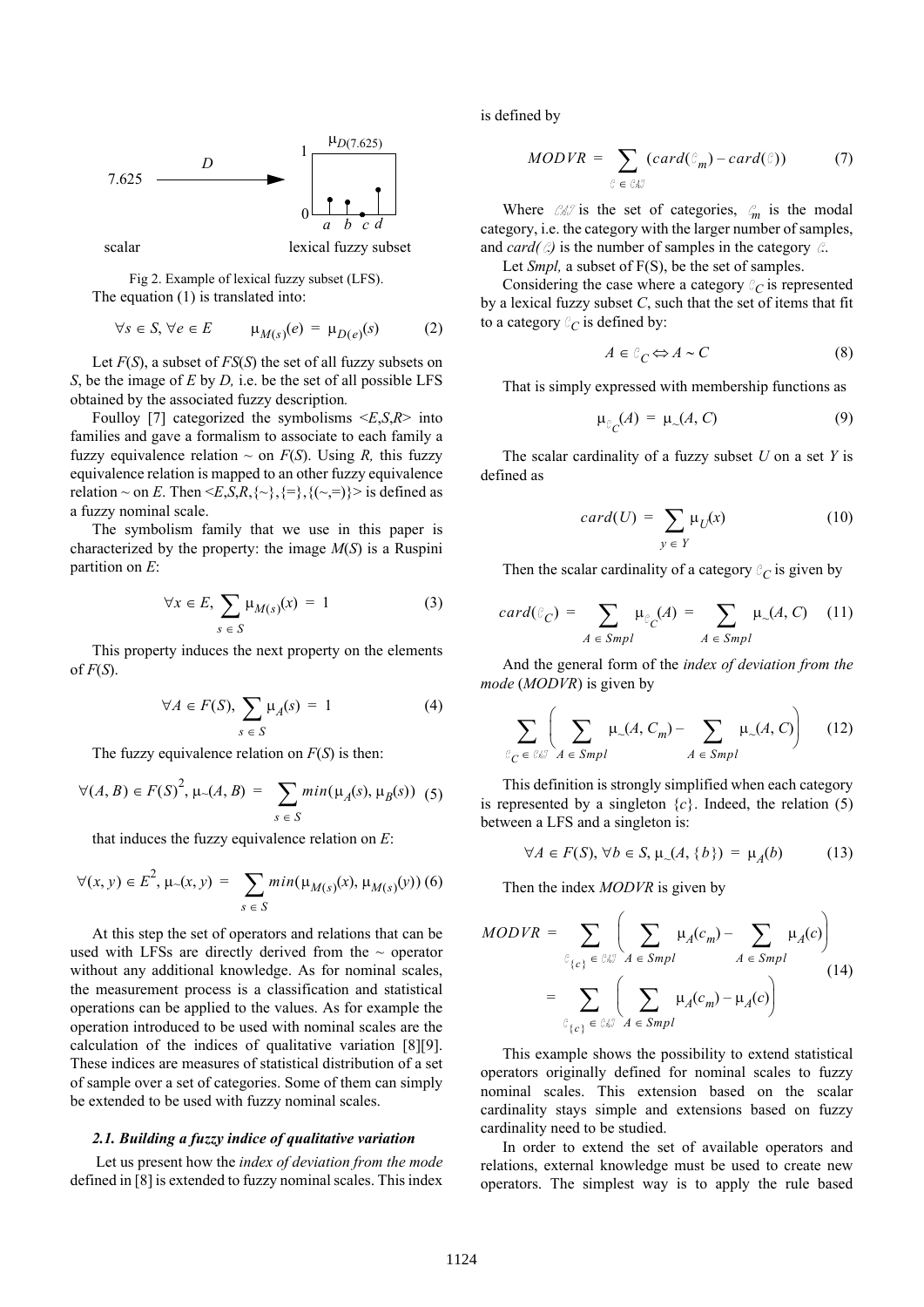aggregation mechanism commonly use in fuzzy subset theory.

## **3. RULE BASED OPERATORS**

A general way to define a new operator is to use a rule based approach. The knowledge about the operator is included into a set of rules. One representation of the rules for an operator  $C = o(A, B)$  is:

if A is 
$$
a_i
$$
 and B is  $b_i$  then C is  $c_i$  (15)

where

- $i$  indices the rules,
- *a<sub>i</sub>*,  $b_i$ ,  $c_i$  are respectively elements of  $S_1$ ,  $S_2$ ,  $S_3$ ,
- *A, B, C* are respectively elements of  $FS(S_1)$ ,  $FS(S_2)$ ,  $FR(S_3)$ ,
- $FR(S)$  is the subset of  $F(S)$  that verifies an extension of  $(4)$ :

$$
\forall A \in FR(S), \sum_{s \in S} \mu_A(s) = 1 \tag{16}
$$

<span id="page-2-0"></span> The problem of the *C* computation is similar to the aggregation of complementary measurements given in [\[10\].](#page-4-3) We impose that  $S_1 = S_2 = S$ . The membership of each element *s* to the LFS *C* is given by

$$
\forall s \in S_3, \mu_C(s) = \sum_{\{i \mid c_i = s\}} \mu_A(a_i) \cdot \mu_B(b_i)
$$
 (17)

This simple approach is enough to change the nature of the scale. For example an ordering relation can be defined with a rule set that links the initial lexical set  ${a,b,c}$  with a set {*lower*, *higher*} throw this typical rule set:

Table 1. Rule set for comparison operator

| Ω | a     |              |        |
|---|-------|--------------|--------|
| a |       | lower higher | higher |
| n | lower | lower        | higher |
|   | lower | lower        | lower  |

The ordering relation on E can be deduced from (2) and [\(17\):](#page-2-0)

$$
\forall (x, y) \in E^2
$$

$$
\mu_{\text{lower}}(x, y) = \sum_{\{i \mid c_i = lower\}} \mu_{D(x)}(a_i) \cdot \mu_{D(y)}(b_i) \tag{18}
$$

In this example we shown that a rule set that defines an ordering relation on *S* induces also an ordering relation on *FR*(*S*) associated to an ordering relation on *E*. This means that the definition of a relation on the values of virtual object properties adds a knowledge about the relation on manifestation. Two possible conclusions can be made:

- If a ordering relation on the manifestation really exists then this scale is an ordinal scale.
- If no ordering relation on manifestation can be exposed then the scale including this relation is not consistent, and the knowledge included into the rule set is questionable.

In this other example, the definition of this medium operator come from an external knowledge about relation between elements of *S*. Defining this operator means including this knowledge into the scale then modifying its nature: The operator on *S* is used to create the equivalent operator on *FR*(*S*) that is transposed as an operator on *E*.

Table 2. rule set for medium operator

|    | a | Γ, |
|----|---|----|
| a  | а |    |
| ,, |   |    |
| C  |   | r  |

Like for the preceding example, if the medium operation on manifestation makes no sense, the medium operator on the measured values is meaningless and is not part of the set of operators allowed by the scale.

#### **4. FUZZY METRIC SCALES**

Some physical properties like colour or smell are usually measured with nominal scales or fuzzy nominal scales, but some experts, i.e. anybody, are able to give a distance between manifestation. For example yellow is close to orange and very far from blue, or robusta is close to moka, quite close to cacao and very far from mint. Supposing that the concept of distance makes sense on such manifestations, a scale that represents a distance on manifestations with a distance on measured values is possible.

In order to increase the set of available relations, we propose to add a knowledge expressed by the link between the lexical set and a numerical set throw a distance operator *d*. For each fuzzy nominal scale, a distance on *F*(*S*) can be deduced from the relation  $\sim$  and from the distance  $d$  on  $S$ [\[11\]](#page-4-4). This distance denoted  $d_{tp}$  and named transportation distance  $[12]$  is computed as solution for a mass transportation problem where the masses are membership degrees, sources and destinations are items of the lexical set and the unit cost from a source to a destination is given by the distance *d* on *S.*

It verifies the following properties:

- The first property is the singleton coincidence:  $d_{tp}(\{a\},\{b\}) = d(a,b)$
- The continuity property.
- The precision property that imposes that the distance between two LFSs must be a positive real number.
- The consistency property that is usually verified by distances on crisp subsets As defining  $d_{tp}$  on  $F(S)$  is equivalent to defining  $d_{tp}$  on  $E$ ,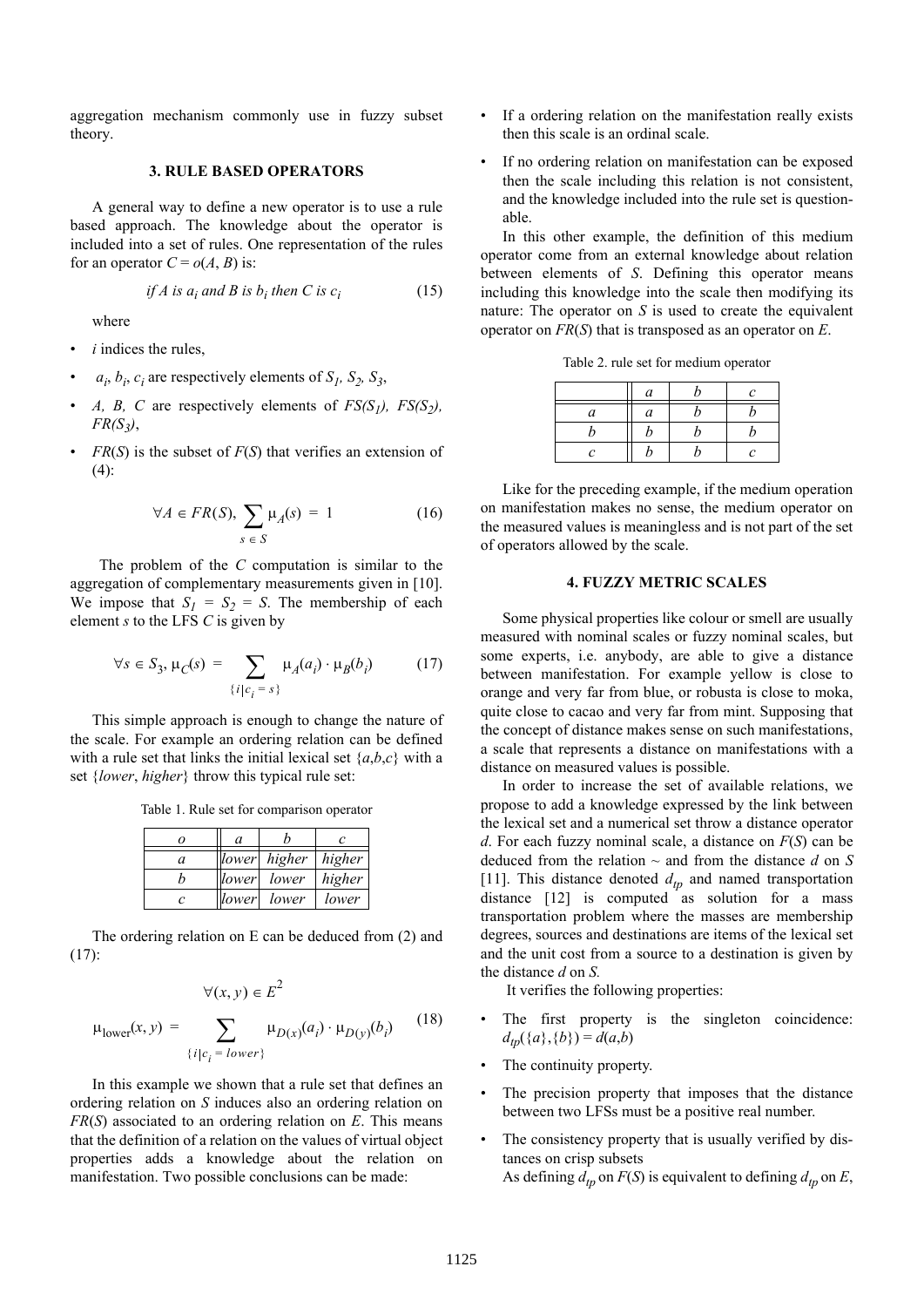the scale now includes a new link between the empirical world and the information world and is no more a fuzzy nominal scale and not yet an ordinal scale. To avoid confusion, the name *fuzzy metric scale* is used in this paper:

$$
\langle E, S, R, \{ \sim, d_{tp} \}, \{ =, d \}, \{ (\sim, =), (d_{tp}, d) \} \rangle \tag{19}
$$

<span id="page-3-0"></span>This new kind of scale is more suitable for signal processing and allows to define useful operators as for example the medium operator presented below.

## *4.1. The medium operator*

A consequence of the existence of this distance operator is the possibility to compare LFSs. For example, a medium operator can be defined as:

$$
m(A,B) = \{ C \mid d_{tp}(A,C) = d_{tp}(C,B) = d_{tp}(A,B) / 2 \} \tag{20}
$$

Such operator gives a set of LFS obtained with the mass transportation process: The computation of the solution of the mass transportation problem used to compute the distance  $d_{tp}(A, B)$  gives a set of shipments where each shipment is on the form (source, destination, quantity). The distance is then given by the total cost of shipments:

$$
d(A, B) = \sum_{(src_i, dst_j, q_{ij}) \in smt} q_{ij} \cdot c_{ij}
$$
 (21)

where *smt* is the set of shipments, *src<sub>i</sub>* is the source,  $dst_j$ is the destination,  $q_{ij}$  is the quantity of transported material and *cij* is the unit cost.

The elements of  $m(A,B)$  are computed by applying the same set of shipments to *A*, but with a total cost divided by 2.

This operator gives a set of values instead of single one. It can be remarked that a particular LFS belonging to *m*(*A,B*) is given by dividing the quantity by 2 on each shipment, but there is no reason to prefer this one instead of another element of *m*(*A,B*).

This medium operator starts a new family of operators that can be used on manifestations measured with fuzzy metric scales like colour or smell. The temptation to perform signal processing on values obtained throw such scales is high but most of usual signal processing algorithms use operators that are banned for theses values. The only algorithms that can be used are the one based on distances like for example the Vector Median Filter.

#### *4.2. Vector median filter*

The definition of the vector median filters is based on distance between samples [13][14]. This operator is then an interesting candidate to create a filter on LFSs given by a fuzzy metric scale. The definition of this filter is recall below.

Let  $X^n$  be an n-dimensional space.

Let  $W = \{x_1, ..., x_n\}$  be a set, denoted *window*, of elements of  $X^n$ .

$$
\forall i \in [1, n], D_i = \sum_{j=1}^{n} d(x_i, x_j)
$$
 (22)

The output of the vector median filter denoted *VMF* is defined by

$$
VMF(W) = x_m
$$
  
such that  

$$
D_m = min_i D_i
$$
 (23)

Where  $d$  is a distance on  $X^n$ .

The definition of a median filter on LFSs is then proposed:

Let  $W = \{a_1, ..., a_n\}$  be a set, denoted *window*, of elements of  $F(S)$ 

$$
D_i = \sum_{j=1}^{n} d_{tp}(a_i, a_j)
$$
 (24)

The output of the median filter denoted *MF* is defined by

$$
MF(W) = a_m
$$
  
such that  

$$
D_m = min_i D_i
$$
 (25)

Such filter is a first step for a new field of signal processing where the processed values are lexical fuzzy subsets given throw a fuzzy metric scale.

## *4.3. Comparing scales*

If the knowledge used to define a scale come from a human expert, the comparison of the scale compares the experts. This approach is applied to the fuzzy metric scale as defined in [\(19\)](#page-3-0) and the comparison is performed with the  $d_{tn}$ distance operator.

The principle is to ask two experts to qualify their fuzzy metric scale on a unique set of manifestations *E* and a unique lexical set *S* with a distance *d* defined on it.

let  $\leq E, S, R_1$  and  $\leq E, S, R_2$  be the two symbolisms defined by the expert. The difference between the representation of experts on a given manifestation *x* is given by

$$
d_{12}(x) = d_{tp}(D_1(x), D_2(x))
$$
 (26)

The  $d_{12}$  mapping gives a map of expert differences on the set of manifestations. It mainly gives information on the distortions between the two experts.

# **5. CONCLUSION**

The scales properties are important study topics for the definition of the set of available operators for a given scale. This paper shows that fuzzy statistical indices can be deduced from the unique allowed relation that can be used